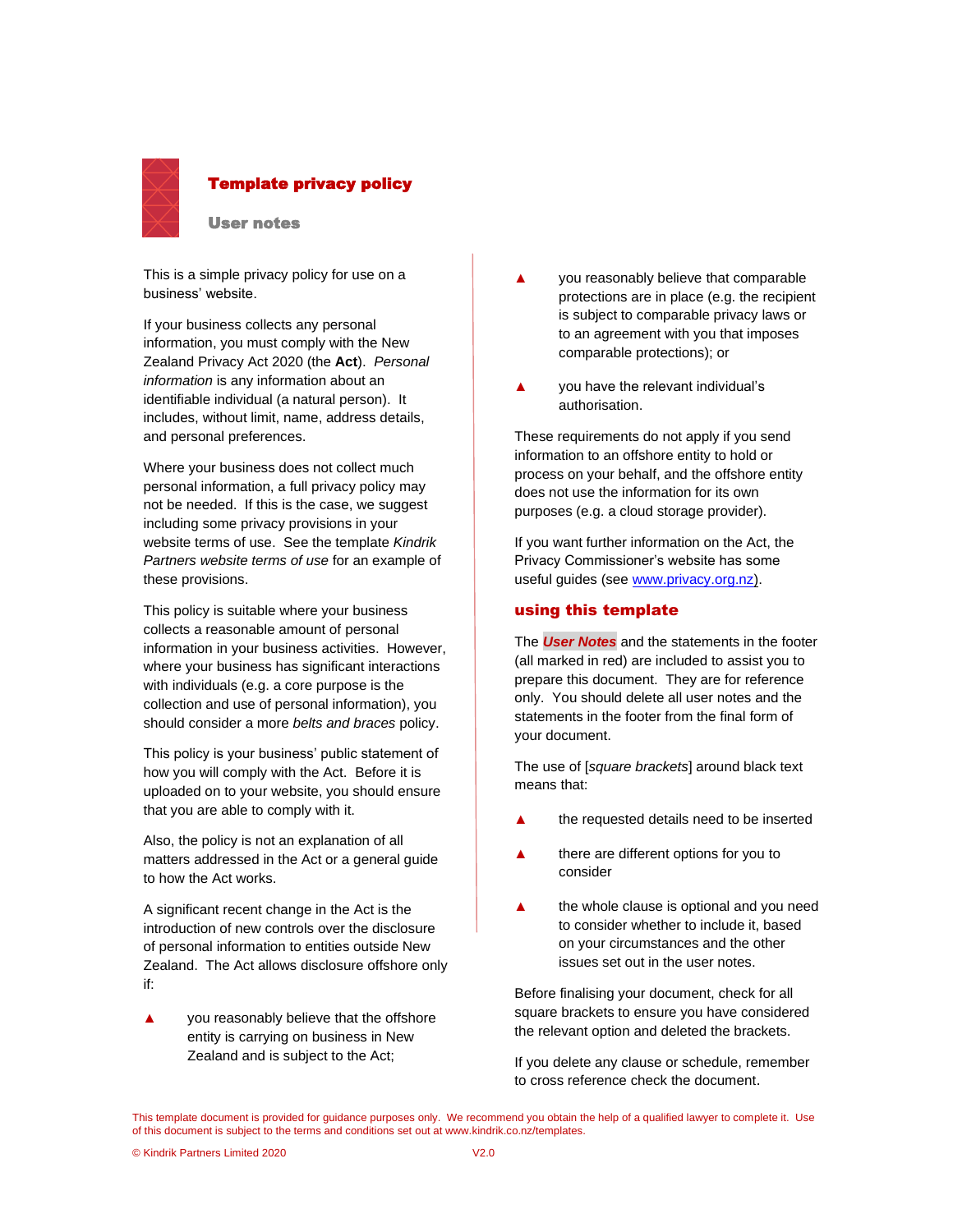# PRIVACY POLICY

# INTRODUCTION

[*Insert full legal name*] (**we**, **us**, **our**) complies with the New Zealand Privacy Act 2020 (the **Act**) when dealing with personal information. Personal information is information about an identifiable individual (a natural person).

This policy sets out how we will collect, use, disclose and protect your personal information.

This policy does not limit or exclude any of your rights under the Act. If you wish to seek further information on the Act, see [www.privacy.org.nz.](http://www.privacy.org.nz/)

## CHANGES TO THIS POLICY

We may change this policy by uploading a revised policy onto the website. The change will apply from the date that we upload the revised policy.

**This policy was last updated on [***insert***].**

## WHO DO WE COLLECT YOUR PERSONAL INFORMATION FROM

We collect personal information about you from:

- ▲ you, when you provide that personal information to us, including via the website and any related service, through any registration or subscription process, through any contact with us (e.g. telephone call or email), or when you buy or use our services and products
- third parties where you have authorised this or the information is publicly available.

If possible, we will collect personal information from you directly.

#### HOW WE USE YOUR PERSONAL INFORMATION

We will use your personal information: **[***User note: You should list all of the purposes for which you may use personal information. Common uses are set out below. However, this list should be tailored for your business purposes, including adding any relevant purpose not set out below.***]**

- ▲ [*to verify your identity*
- to provide services and products to you
- ▲ *to market our services and products to you, including contacting you electronically (e.g. by text or email for this purpose)*

This template document is provided for guidance purposes only. We recommend you obtain the help of a qualified lawyer to complete it. Use of this document is subject to the terms and conditions set out at www.kindrik.co.nz/templates.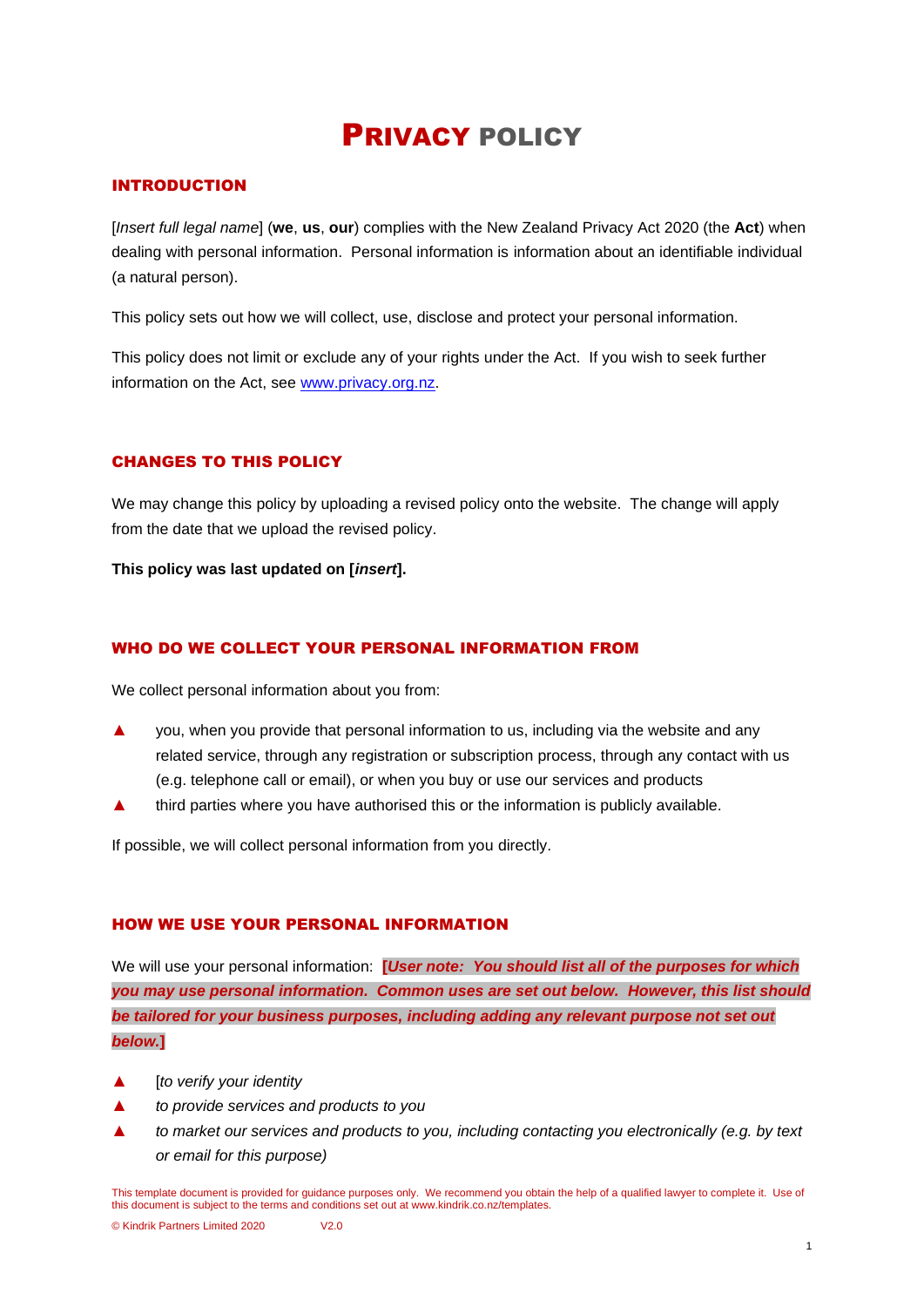- ▲ *to improve the services and products that we provide to you*
- ▲ *to undertake credit checks of you (if necessary)*
- to bill you and to collect money that you owe us, including authorising and processing credit *card transactions*
- to respond to communications from you, including a complaint
- ▲ *to conduct research and statistical analysis (on an anonymised basis)*
- ▲ *to protect and/or enforce our legal rights and interests, including defending any claim*
- ▲ *for any other purpose authorised by you or the Act.*]

## DISCLOSING YOUR PERSONAL INFORMATION

We may disclose your personal information to: **[***User note: You should list all of the persons to whom you may disclose personal information. Common persons to whom personal information may be disclosed are set out below. Like the above list, this list should be tailored to fit your circumstances, including adding any other person not set out below.***]**

- ▲ [*another company within our group*
- any business that supports our services and products, including any person that hosts or *maintains any underlying IT system or data centre that we use to provide the website or other services and products*
- ▲ *a credit reference agency for the purpose of credit checking you*
- ▲ *other third parties (for anonymised statistical information)*
- ▲ *a person who can require us to supply your personal information (e.g. a regulatory authority)*
- ▲ *any other person authorised by the Act or another law (e.g. a law enforcement agency)*
- ▲ *any other person authorised by you.*]

[*A business that supports our services and products may be located outside New Zealand. This may mean your personal information is held and processed outside New Zealand.*] **[***User note: Include if there is a possibility of overseas data storage.***]**

## PROTECTING YOUR PERSONAL INFORMATION

We will take reasonable steps to keep your personal information safe from loss, unauthorised activity, or other misuse.

## ACCESSING AND CORRECTING YOUR PERSONAL INFORMATION

Subject to certain grounds for refusal set out in the Act, you have the right to access your readily retrievable personal information that we hold and to request a correction to your personal information. Before you exercise this right, we will need evidence to confirm that you are the individual to whom the personal information relates.

© Kindrik Partners Limited 2020 V2.0

This template document is provided for guidance purposes only. We recommend you obtain the help of a qualified lawyer to complete it. Use of this document is subject to the terms and conditions set out at www.kindrik.co.nz/templates.